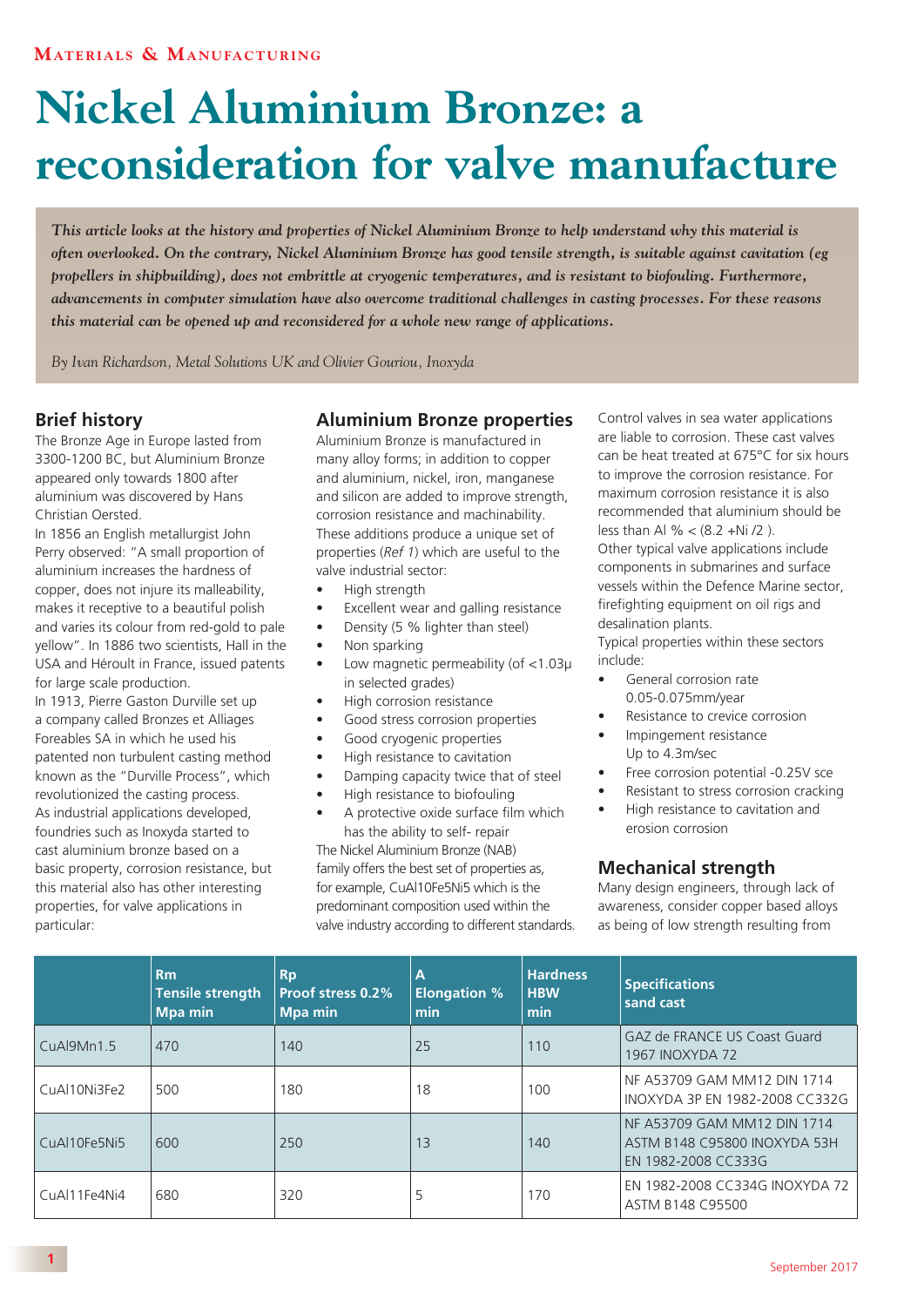the metallurgy not being widely covered in university courses and often overshadowed by their rival stainless alloys, which are more highly publicised.

However they are high up in the mechanical strength ratings of cast alloys that require a good degree of corrosion resistance. Although this does not represent the total picture it is an important factor in design criteria. (see Figure 1).

There are other alloys that have higher strength values but the main properties are only obtained by high temperature solution heat treatment followed by water quenching and tempering. For large castings as illustrated in Figures 2 to 5 it is not always practical because of distortion and the possibility of stress cracking where there are large section changes.

#### **Cavitation/impingement**

When liquid flows over a metal surface, rapid changes in pressure can arise. Small water vapour bubbles are formed from the turbulence at low pressure points and these can migrate to high pressure



*Figure 1.*

points where they collapse violently on the surface of the component eventually causing erosion at the point of contact. Nickel Aluminium Bronze has excellent resistance to this phenomenon and as such is still the predominant alloy for propellers in the shipbuilding industry.

This property is also important in any water handling system, particularly gate valves, and Figure 6 illustrates the resistance of CuAl9Ni3Fe2 and CuAl9Ni5Fe4 compared with other alloy systems, however is recommended for flow rates less than 4.3m/sec.



*Figure 2: Valve body 2000mm dia 6000kgs. (Courtesy Inoxyda SA)*



*Figure 3: Butterfly Valve. (Courtesy Inoxyda SA)*



*Figure 4: Gate Valve up to 1.1m 2900kgs. (Courtesy Inoxyda SA).*



*Figure 5: Regulator Valve 9000kgs. (Courtesy Inoxyda SA)*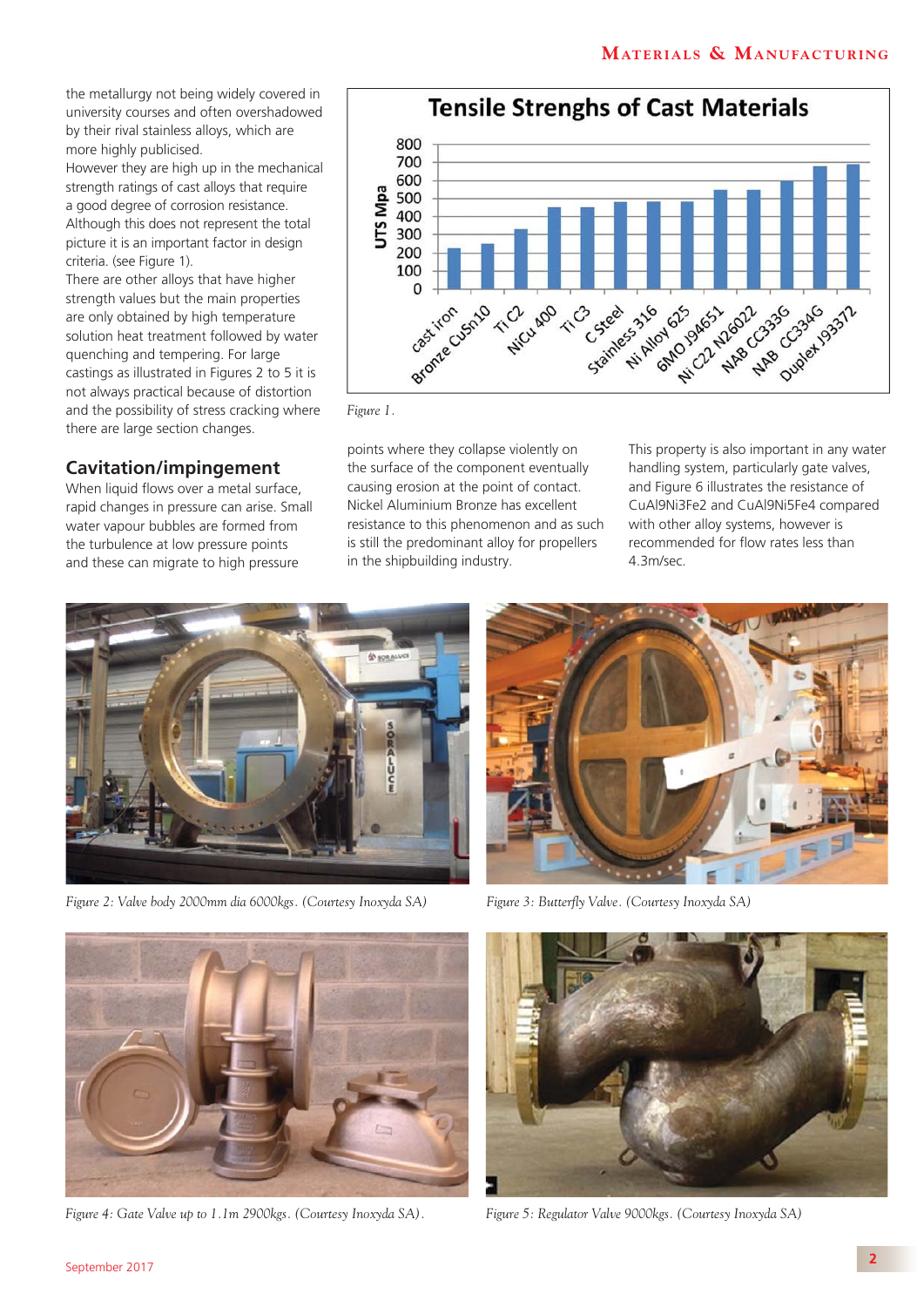# **MATERIALS & MANUFACTURING**

# **Cryogenic application**

Unlike some steels, aluminium bronze does not embrittle at low temperatures and hence is ideal for cryogenic applications down to -190°C. (Figure 7). With decreasing temperature there is a gradual increase in proof and tensile strength and a small fall in ductility and impact toughness.

# **Biofouling**

Biofouling is a major problem in sea water handling systems, particularly at elevated temperatures with warm climates or in cooling systems with warm waste water discharge. Examples of fouling include the growth of crustaceans, sea weeds and other marine organisms (Figure 9). The slow dissolution of copper ions in high copper alloys inhibits the growth and mass population of these, which gives the material a considerable resistance to organic fouling. The mechanical maintenance and chlorinated cleaning process of fouling in sea water handling systems can also prove to be expensive. These can also have an impact on corrosion resistance of other alloys within the system.

The adherence of crustaceans on nickel alloys and stainless steels can have a massive impact on their corrosion resistance due to crevice corrosion caused by differential aeration associated with *Figure 6.*





#### *Figure 7: CuAl9Mn1.5 alloy INOXYDA 3 Cryo. (Courtesy Inoxyda SA)*